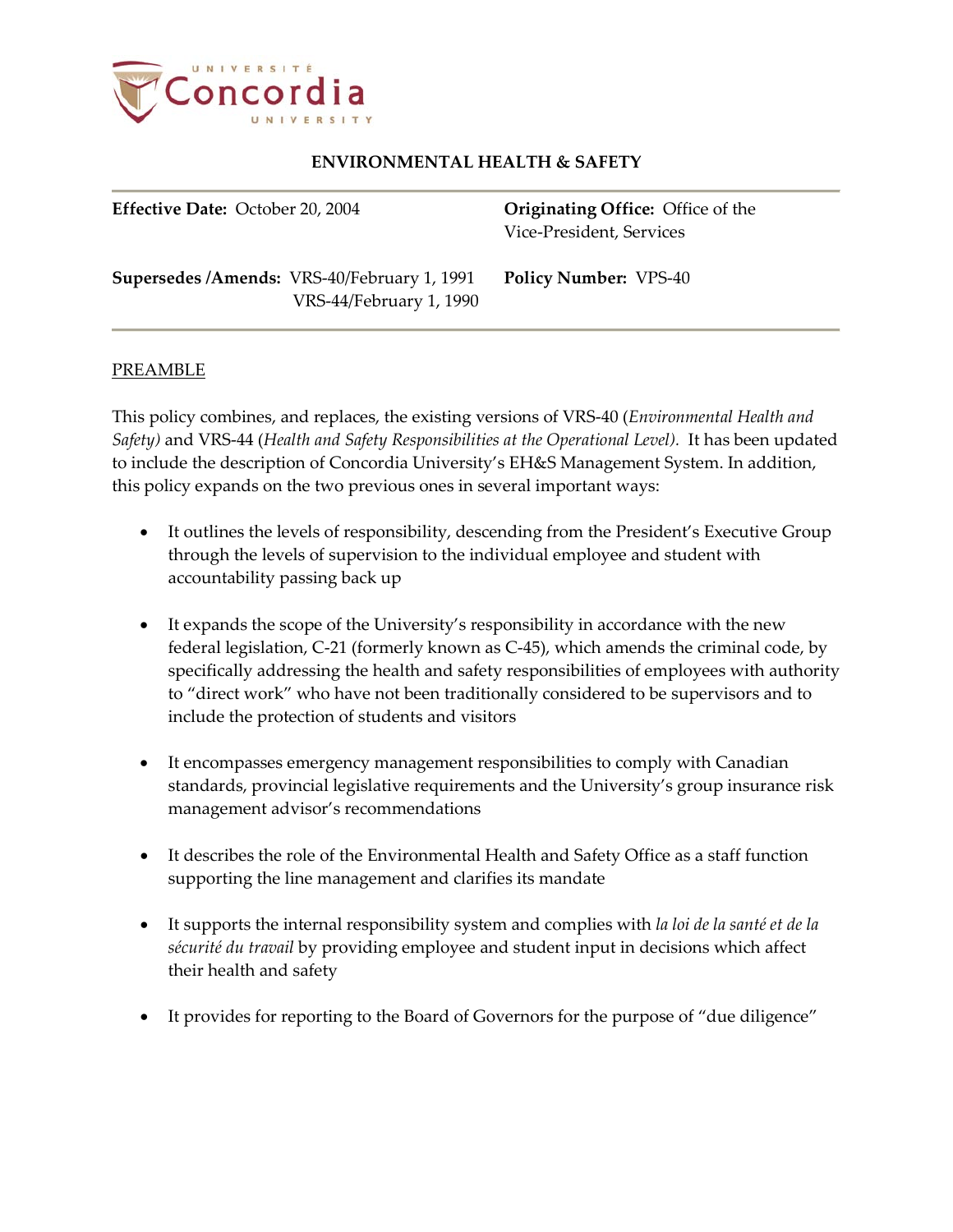

Page **2** of **19**

### SCOPE

This policy applies to all members of the Concordia community and also includes visitors and contractors.

## PURPOSE

Every employee and student is entitled to a safe environment in which to work and study. Concordia University will exert every effort to protect the health, safety and physical well-being of its students, employees and visiting public.

It is the policy of Concordia University to comply with all federal, provincial and municipal laws, regulations, labour codes and generally accepted standards of practice, which affect its employees, property and operations.

Concordia University also commits to formulate and carry out continuing effective environmental health and safety programmes suited to the conditions and hazards of University operations, where necessary adopting standards and practices in excess of legal and regulatory requirements.

The prime responsibility for health and safety lies with the line of supervision, where responsibility is delegated downwards and accountability passes upwards to the President's Executive Group.

Individual students and employees are expected to take a responsible attitude towards their own safety and to conduct themselves in a manner, which is respectful of their own health and safety and that of others.

## POLICY

- 1. A comprehensive environmental health and safety (EH&S) management system shall be established which will apply to all university activities, facilities and operations. The purpose of this EH&S management system is to:
	- a. Develop and maintain EH&S programmes which support the academic research and service activities of the University;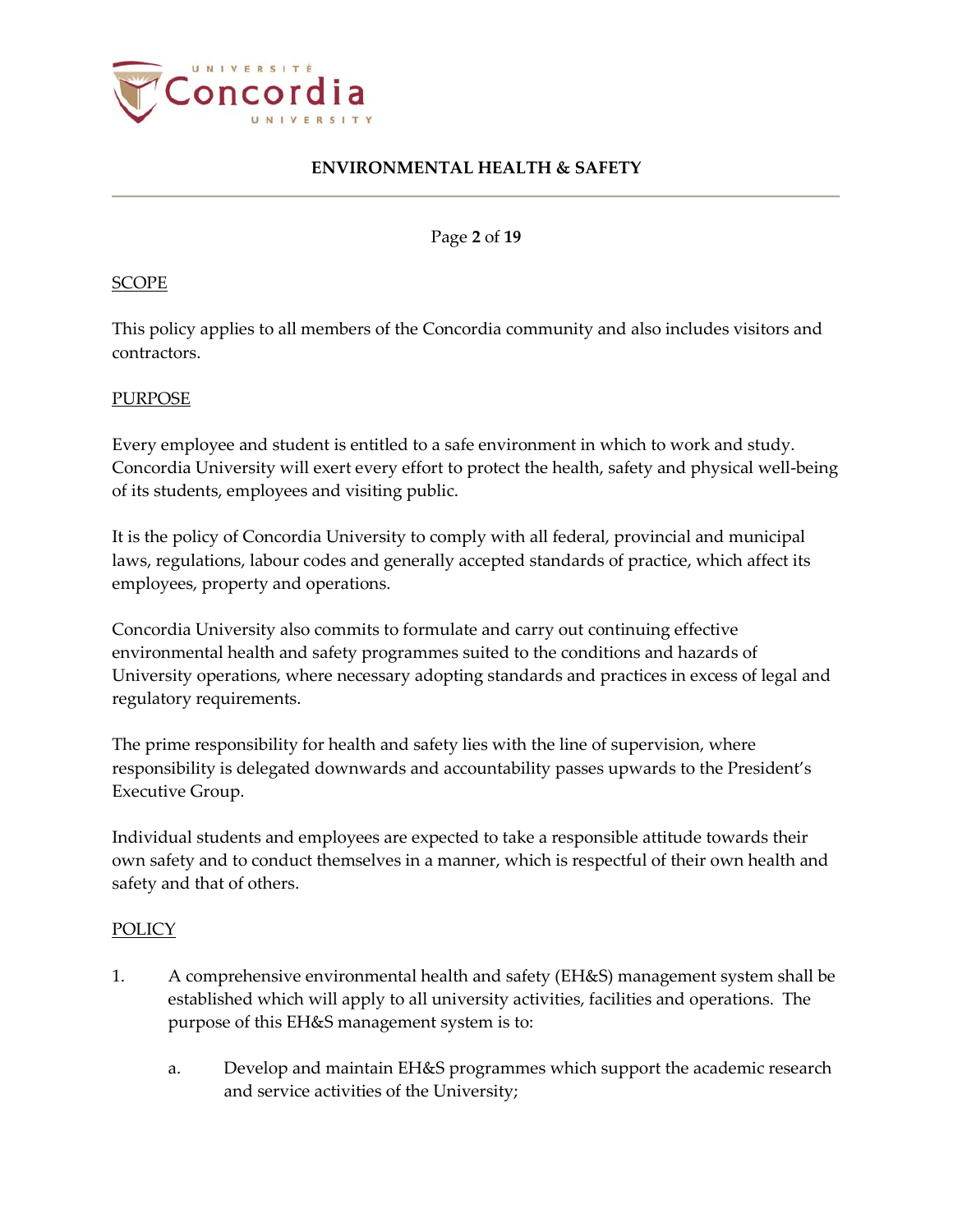

#### Page **3** of **19**

- b. Provide a framework whereby these activities can be carried out in a manner which protects the health and safety of all personnel, students and visitors and the environment;
- c. Consider the unique health and safety concerns of the academic, research and service activities;
- d. Designate responsibility and accountability through the line of supervision throughout the University;
- e. Clarify the role and mandate of the Environmental Health and Safety Office;
- f. Establish a network of health and safety committees at the central and unit level to allow employees and students to participate in decisions which affect their health and safety and which supports the internal responsibility system;
- g. Stimulate the interest and encourage the participation of all employees and students in EH&S issues which affect them and their community;
- h. Encourage the inclusion of education, training and information regarding health, safety and environmental responsibility in the academic programme wherever appropriate;
- i. Take cognizance of the experience and accumulated knowledge of the resources within the University community and of other competent authorities.
- 2. Every member of the University Community is expected to:
	- a. Take all reasonable steps to protect the health and safety of themselves, their colleagues and other members of the community;
	- b. Give first priority to establishing safe practices and working conditions and maintaining an environment which is safe and healthy;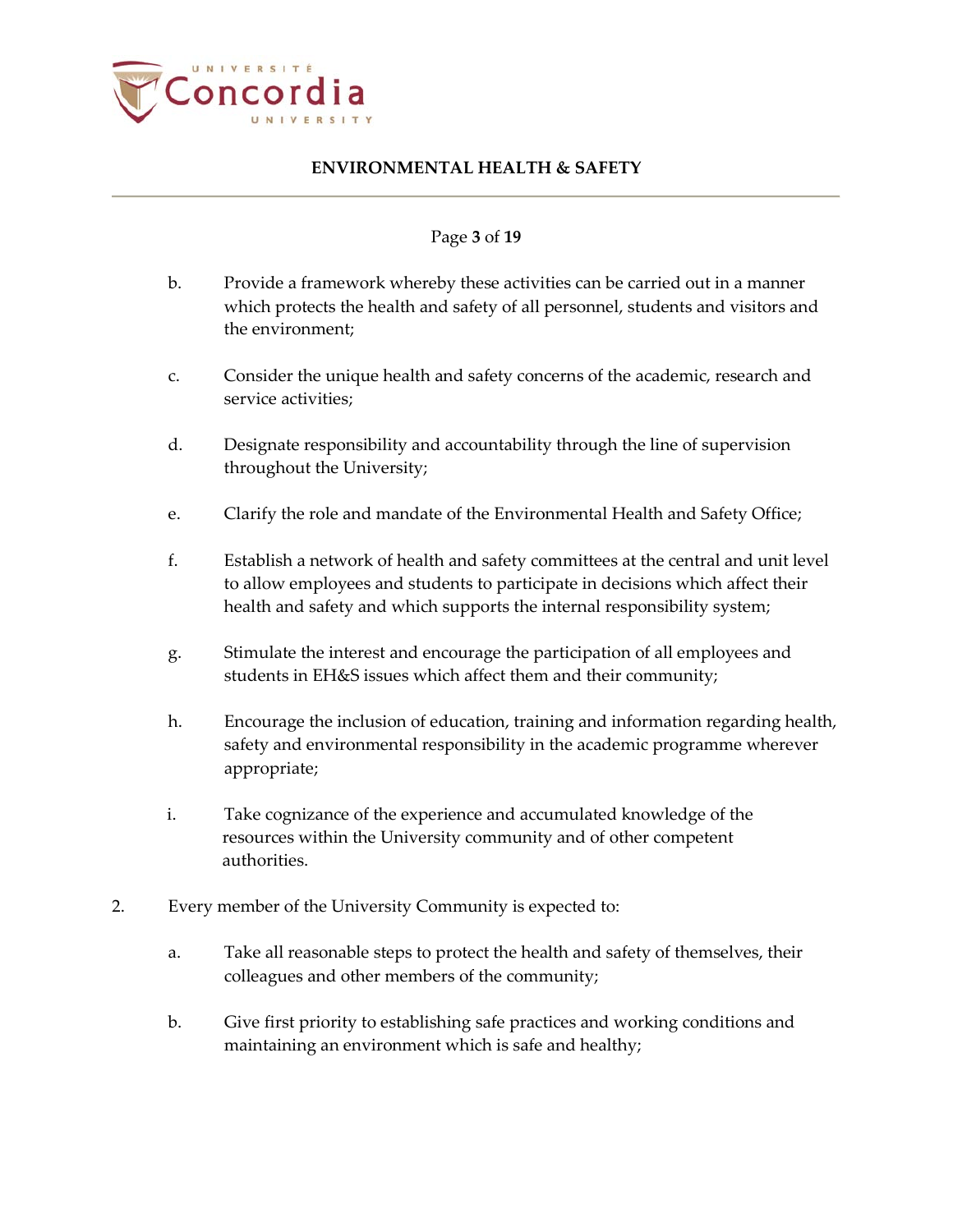

### Page **4** of **19**

- c. Comply with all relevant regulations and standards of governments, agencies and other competent authorities respecting environmental health and safety;
- d. Promptly report all injuries, incidents and dangerous conditions to the appropriate authority;
- e. Participate with their colleagues and supervisors in the identification and elimination of hazards;
- f. Be familiar with and follow emergency procedures;
- g. Attend all required training and participate in other EH&S activities as requested.

### Administration

### President's Executive Group

- 3. The President's Executive Group shall have the ultimate responsibility for the EH&S programme and the maintenance of an effective EH&S management system.
- 4. It shall receive and respond to reports and recommendations from the Vice-President, Services and the Director, Environmental Health & Safety.
- 5. The President's Executive Group shall take the necessary measures to ensure that the University is duly diligent in regards to environmental health and safety matters.

### Vice-President, Services

- 6. The Vice-President, Services, shall have overall administrative responsibility for the Environmental Health and Safety Programme at Concordia and shall have the following responsibilities:
	- a. To advise the Office of the President and the Board of Governors on environmental health and safety matters for purposes of due diligence;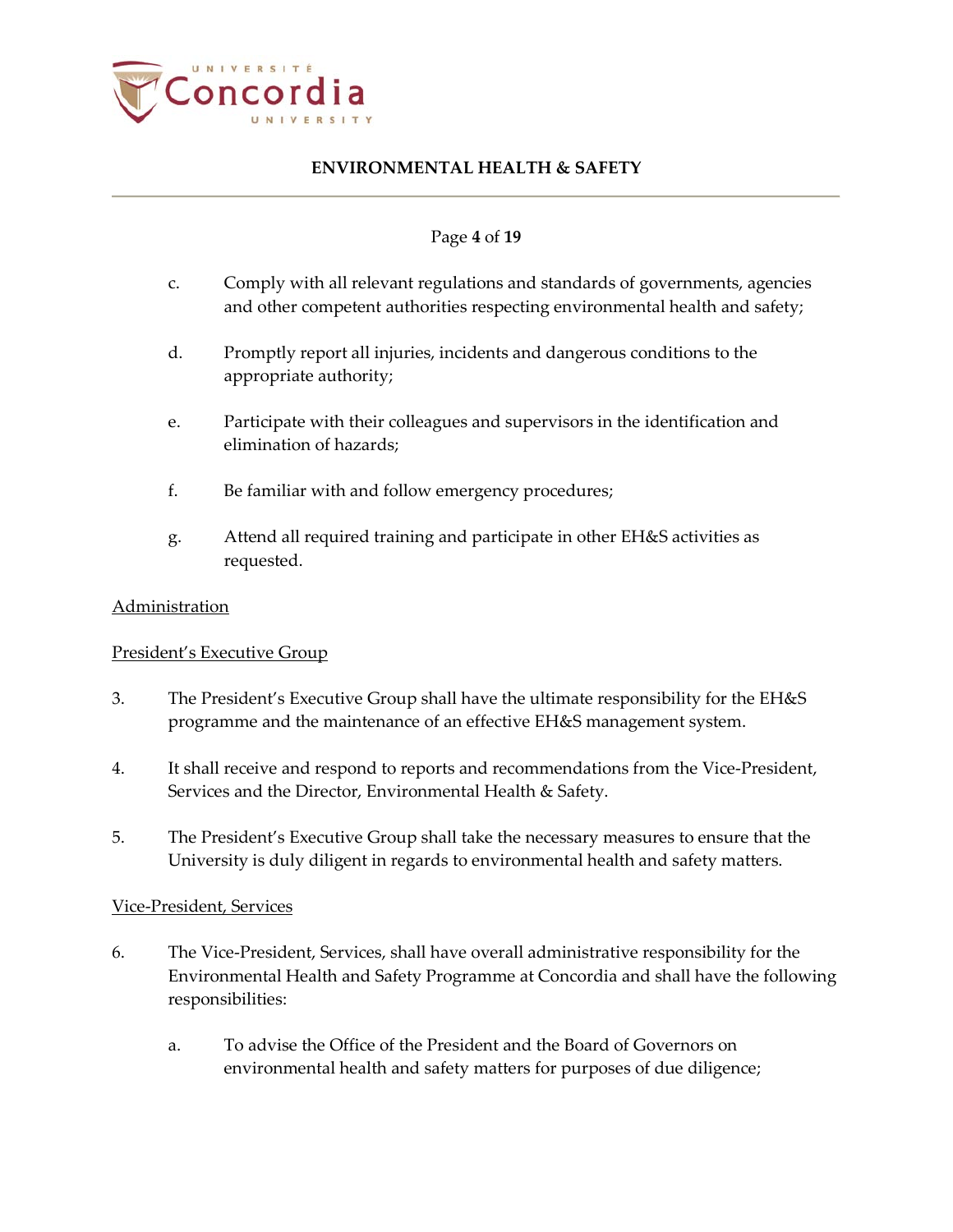

### Page **5** of **19**

- b. To oversee the Director, who is directly responsible for developing supporting and evaluating the Environmental Health and Safety Management system and related programmes;
- c. To emphasize the priority of programme objectives during the budget planning process;
- d. To advise senior administrators in directing the environmental health and safety related activities under their control.

#### Director of Environmental Health and Safety

- 7. The Environmental Health and Safety Office is a service department reporting to the Vice-President, Services. Its mandate is to develop and oversee a comprehensive environmental health and safety programme encompassing all University activities and facilities, which, while complying with legislation and accepted standards of practice, upholds the academic mission and supports the teaching, research and service activities of the University. In addition to developing institutional policy and programme components, the Office supports individuals and groups in the exercise of their rights and responsibilities, provides professional advice and technical support to managers at all levels, provides official liaison with external regulatory bodies and performs an audit function for compliance. It informs Senior Management about serious problems and legislative changes having an impact on the University for the purpose of due diligence. It manages and coordinates those aspects of the environmental health and safety programme which have been centralized: fire prevention, injury/incident reporting, hazardous materials management, radiation safety, industrial hygiene, workers' compensation, first aid training and emergency response.
- 8. Under the authority of the Vice-President, Services, the Director of Environmental Health and Safety shall be responsible for the development, execution and evaluation of a comprehensive Environmental Health and Safety Programme for the University community. The Director shall also coordinate the efforts of health and safety committees, safety officers and others concerned with environmental health and safety throughout the institution.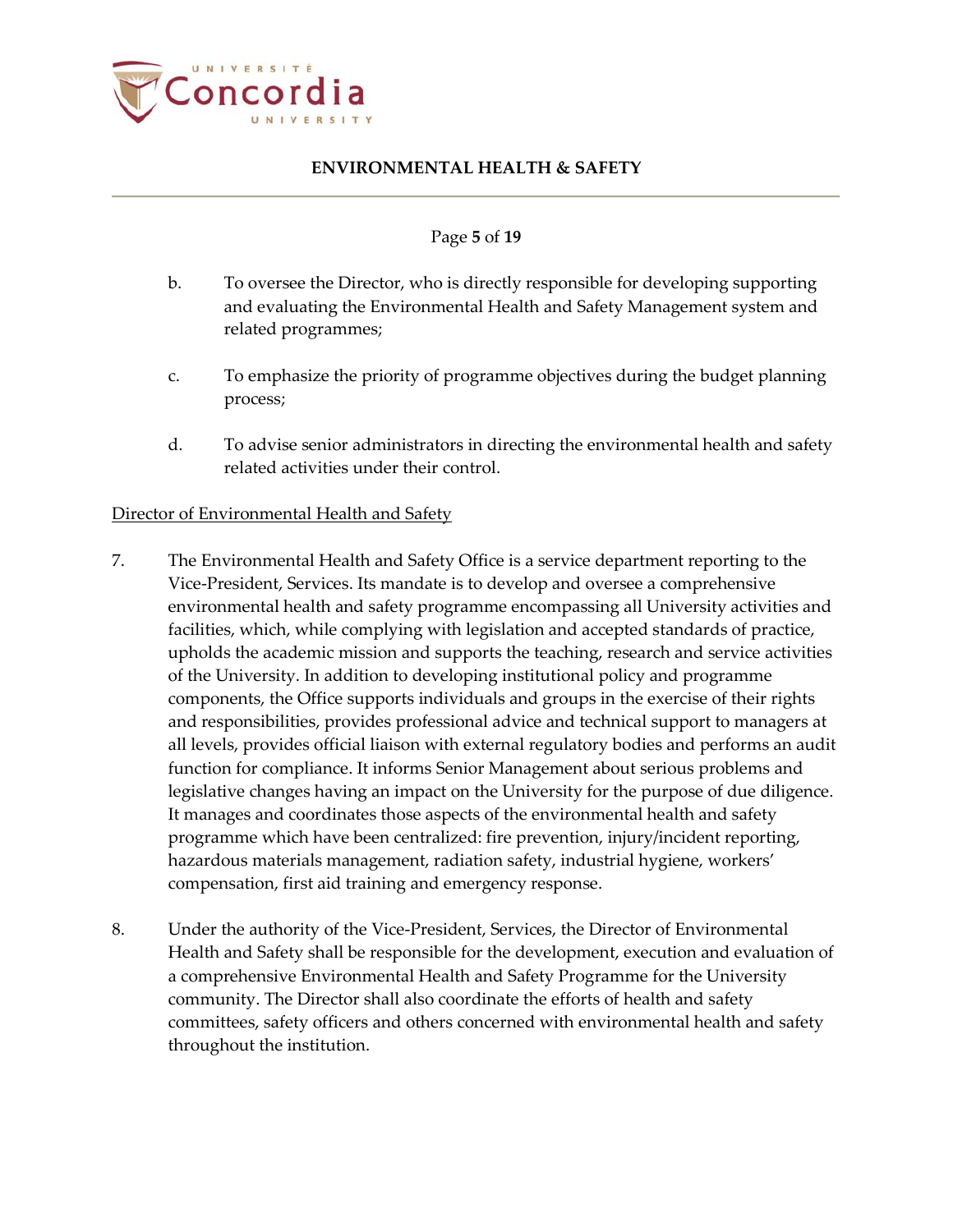

### Page **6** of **19**

- 9. The Director of Environmental Health and Safety shall have the following responsibilities:
	- a. To develop, oversee and evaluate the University's EH&S management system;
	- b. To develop and administer programmes encompassing all aspects of environmental health and safety for students, employees, faculty and visitors, to include such areas as industrial safety, sanitation, workplace design, radiation safety, fire prevention, public safety, biosafety, industrial hygiene, hazardous materials, management and waste disposal, emergency response, safety education, accident prevention and occupational health including workers compensation;
	- c. To ascertain the needs for new environmental health and safety programmes and submits recommendations regarding their implementation;
	- d. To keep abreast of the latest developments in environmental health and safety research and legislation;
	- e. Where appropriate, to recommend and encourage the application of new equipment, methods and education to the University's operations;
	- f. To maintain liaison with the Commission de la santé et de la sécurité du travail (CSST) and other federal, provincial and municipal government services and community resources concerned with safety and environmental health matters;
	- g. To provide periodic reports to the President's Executive Group and the Board of Governors for purposes of due diligence.

### Senior Administrators, Deans and Executive Directors

10. Senior Administrators, Deans and Executive Directors shall be responsible for the implementation and oversight of the Environmental Health and Safety Programme within their areas of responsibility.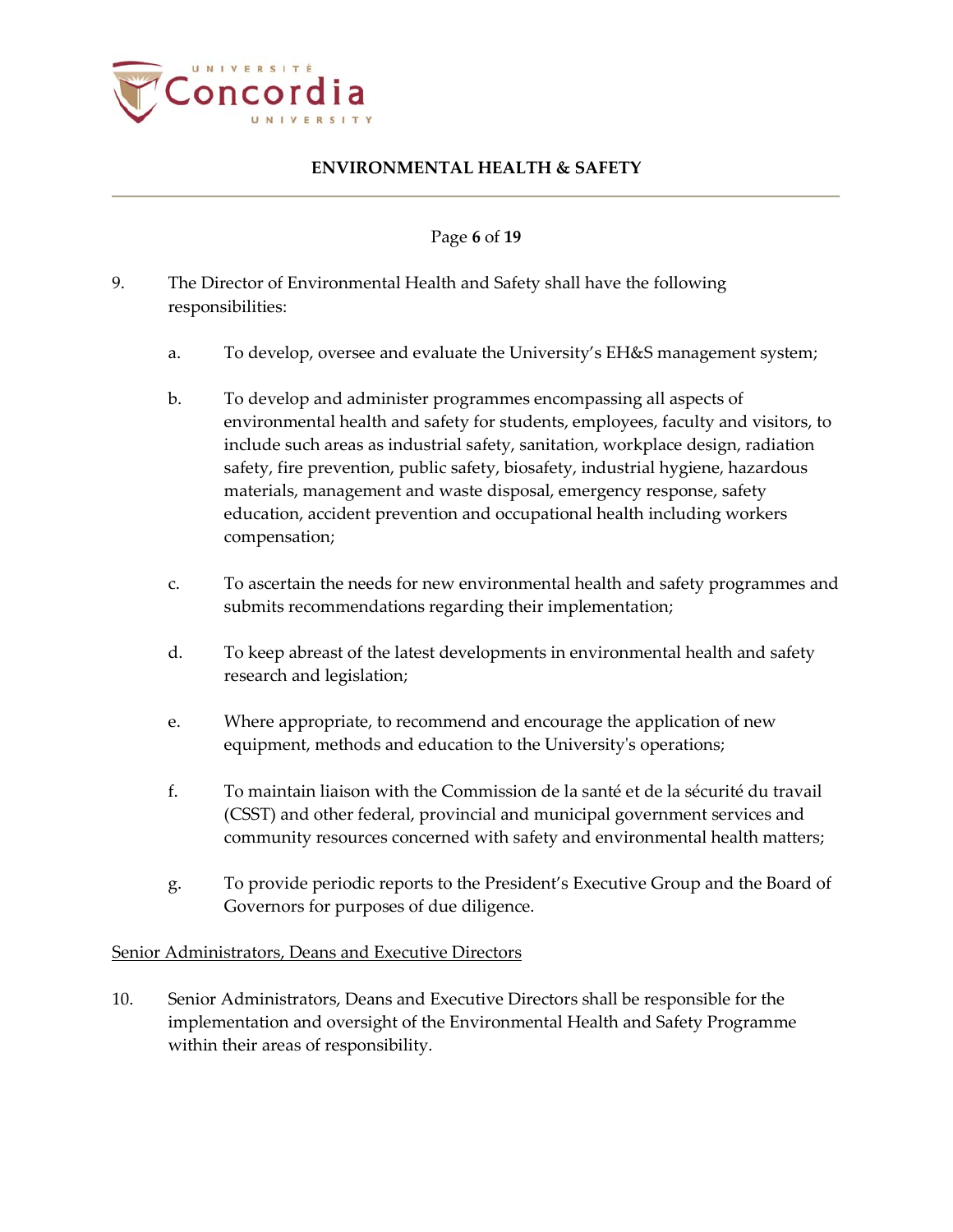

### Page **7** of **19**

- 11. Senior Administrators, Deans and Executive Directors shall have these specific responsibilities:
	- a. To ensure that supervisory employees, reporting to him or her, assume their responsibilities in the application of the programme at their respective levels;
	- b. To evaluate the EH&S performance of relevant department or unit and take corrective action where appropriate;
	- c. To ensure that workplace inspections are carried out on a regular basis and recommended corrections are addressed appropriately and in a timely manner;
	- d. To ensure that University emergency procedures are communicated, understood and followed;
	- e. To support new EH&S programme development as warranted;
	- f. To ensure that the environmental health and safety aspects of new programmes and activities have been adequately reviewed, that the space, service and compliance requirements have been accurately identified and can be provided for in the attended activity and the proposed use of hazardous materials or processes have been approved by the appropriate body;
	- g. To support and recognize individuals with EH&S responsibility working with the departments or units under his or her responsibility;
	- h. To establish and support a health and safety committee for the Faculty or for each unit under his or her jurisdiction, as required, or following recommendations from the Central Advisory Health and Safety Committee and/or the Director of Environmental Health and Safety;
	- i. To identify those hazards or programme deficiencies that require intervention from the EH&S office or which require central support and bring these forward to the appropriate body.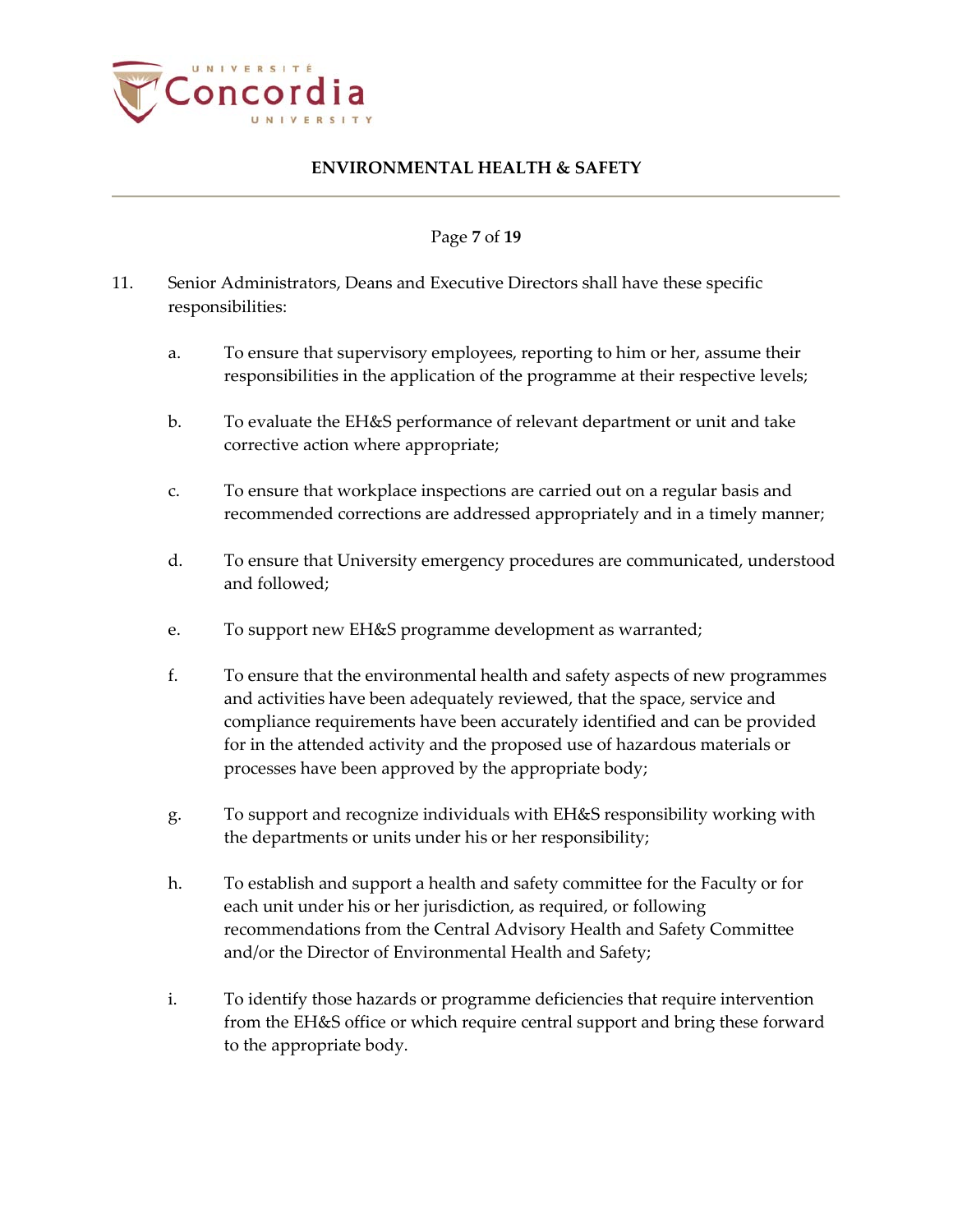

#### Page **8** of **19**

#### Managers/Supervisors

- 12. In their day-to-day direct contact with employees, Managers and/or Supervisors shall be responsible for ensuring regular and constant identification and application of appropriate health and safety programme and standards, for ensuring safe working conditions, and the prompt reporting of injuries and incidents. Managers and supervisors shall be expected to work with their employees and the health and safety committee to identify and eliminate hazards and, when unable to manage these at the unit level, to report deficiencies up the line of supervision to a level where they can be addressed.
- 13. Managers and/or Supervisors shall have these specific responsibilities:
	- a. To oversee the health and safety of employees reporting to him or her by implementing the University health and safety programmes at the unit level and, if warranted due to the nature of the risks and activities carried out within the unit, implement additional programmes as appropriate;
	- b. To ensure that the employees, under his or her supervision are informed of government regulations, professional norms, generally accepted standards of practice and of University EH&S policies and procedures which apply to them and the work carried out in their area and ensure that they are observed;
	- c. To inform all employees of the risks and safety requirements of their tasks and provide each employee with the information training, supervision and assistance required to protect his or her health and safety and that of other members of the University Community;
	- d. To ensure that the appropriate safety equipment and protective devices are provided, maintained and used in accordance with accepted standards;
	- e. To inspect or have inspected on a regular basis, workplace, tools, and equipment and take the necessary measures to correct unsafe conditions and work practices;
	- f. To ensure that prompt medical assistance is provided to employees, students or visitors who may become ill or injured;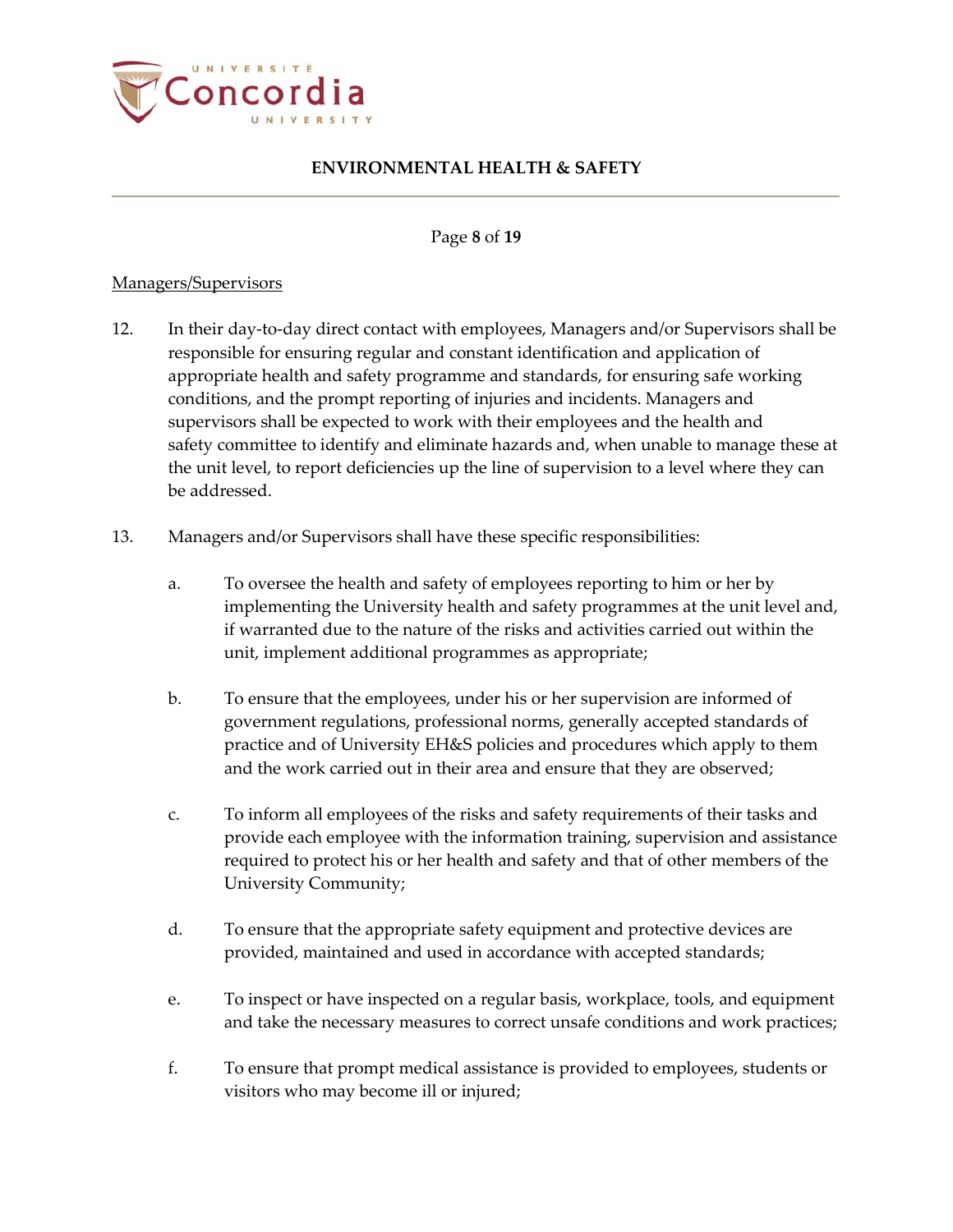

### Page **9** of **19**

- g. To recruit, support and recognize the certified first-aiders, fire monitors and emergency responders required for the unit and ensure that they have received the necessary training. Maintain up-to-date list of their names and contact information and post this in a visible location;
- h. To maintain a fully equipped first aid kit and emergency information and ensure that these are placed in a location which is accessible and visible to all employees and students;
- i. To immediately report to the Environmental Health and Safety Office all injuries and any incidents which could have resulted in injury or serious material damage;
- j. To support the "Return to Work Programme" by temporarily providing modified work or light duties when requested by the Environmental Health and Safety Office;
- k. To carry out investigations of injuries and incidents to determine their cause and prevent their recurrence;
- l. To inform the Environmental Health and Safety Office when an employee returns to work following an injury or work-related illness;
- m. To cooperate with the Health and Safety Committee in his or her area;
- n. To organize, support and participate in health and safety meetings, training and information sessions as appropriate and encourage the participation of employees under his or her supervision;
- o. To encourage employees to make recommendations for improving safety within the unit;
- p. To ensure that his or her immediate supervisor is advised of all safety-related matters which cannot be resolved at the unit level.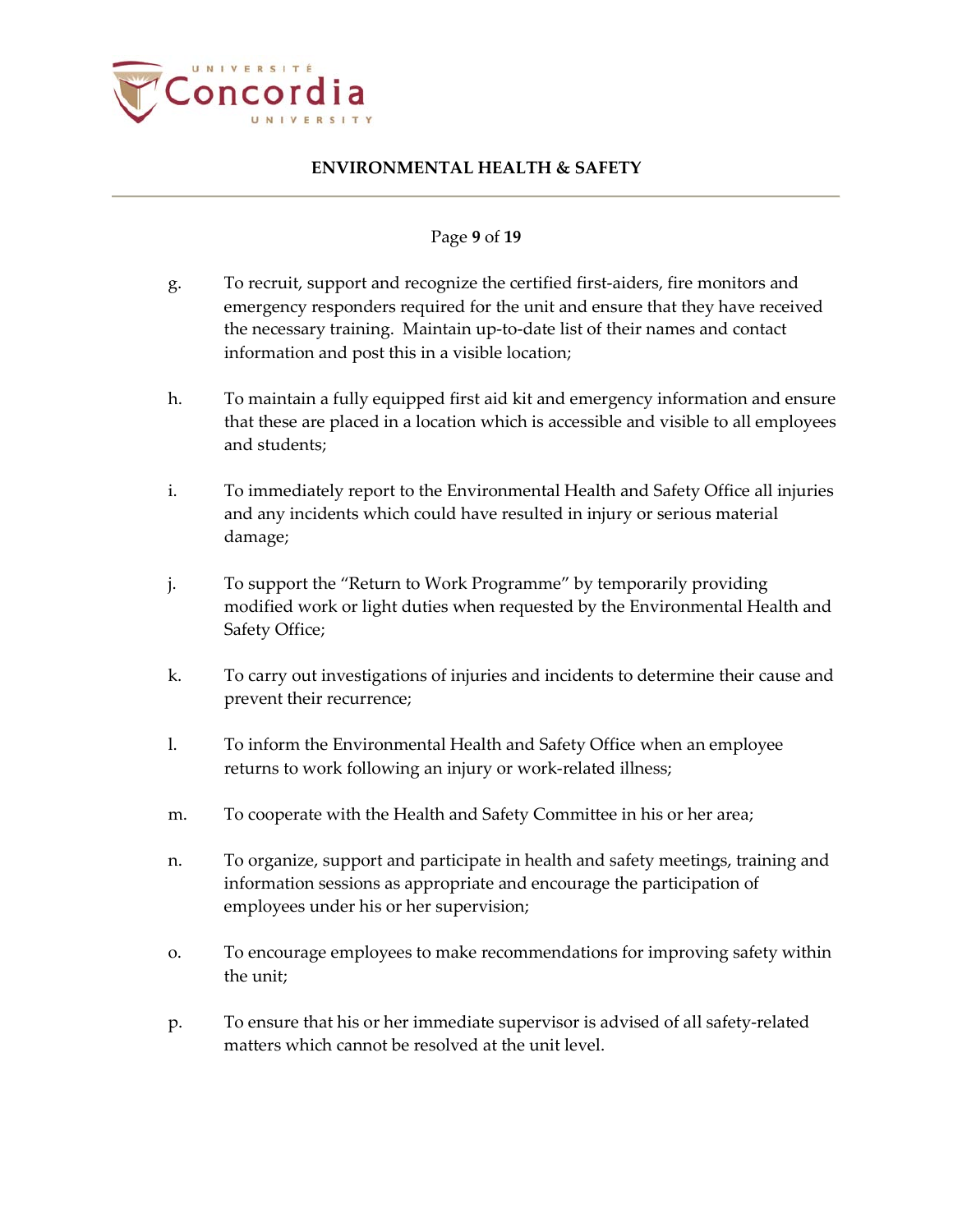

#### Page **10** of **19**

### Employees and Students

- 14. Individual students and employees shall be expected to take a responsible attitude towards their own safety and to conduct themselves in a manner, which is respectful of their own health and safety and that of others.
- 15. Employees and students shall have these specific responsibilities:
	- a. Not to perform any function or operation which they consider may be hazardous, or is known to be hazardous, before consulting with the supervisor or instructor as to the safety procedure(s);
	- b. Not to perform any task or function, which may put another in danger;
	- c. To be familiar with all University, departmental and unit safety instructions, whether written or oral, and to comply with such instructions when performing assigned duties;
	- d. To inform the immediate supervisor/instructor (or Human Resources or the, Environmental Health and Safety department) of any personal medical condition which combined with the working conditions or exposure to certain substances might jeopardize his or her health;
	- e. To assist injured persons in obtaining prompt medical treatment when necessary;
	- f. To inform the supervisor or instructor of all injuries, hazardous materials spills or near-miss incidents immediately, or at latest before leaving the premises, and file reports if requested to do so;
	- g. To bring to the attention of the immediate supervisor or instructor any health or safety hazard which they have identified and which they cannot correct;
	- h. To participate with the supervisor/instructor in the identification of hazards;
	- i. To follow all safety instructions and standard operating procedures and use the safety equipment provided;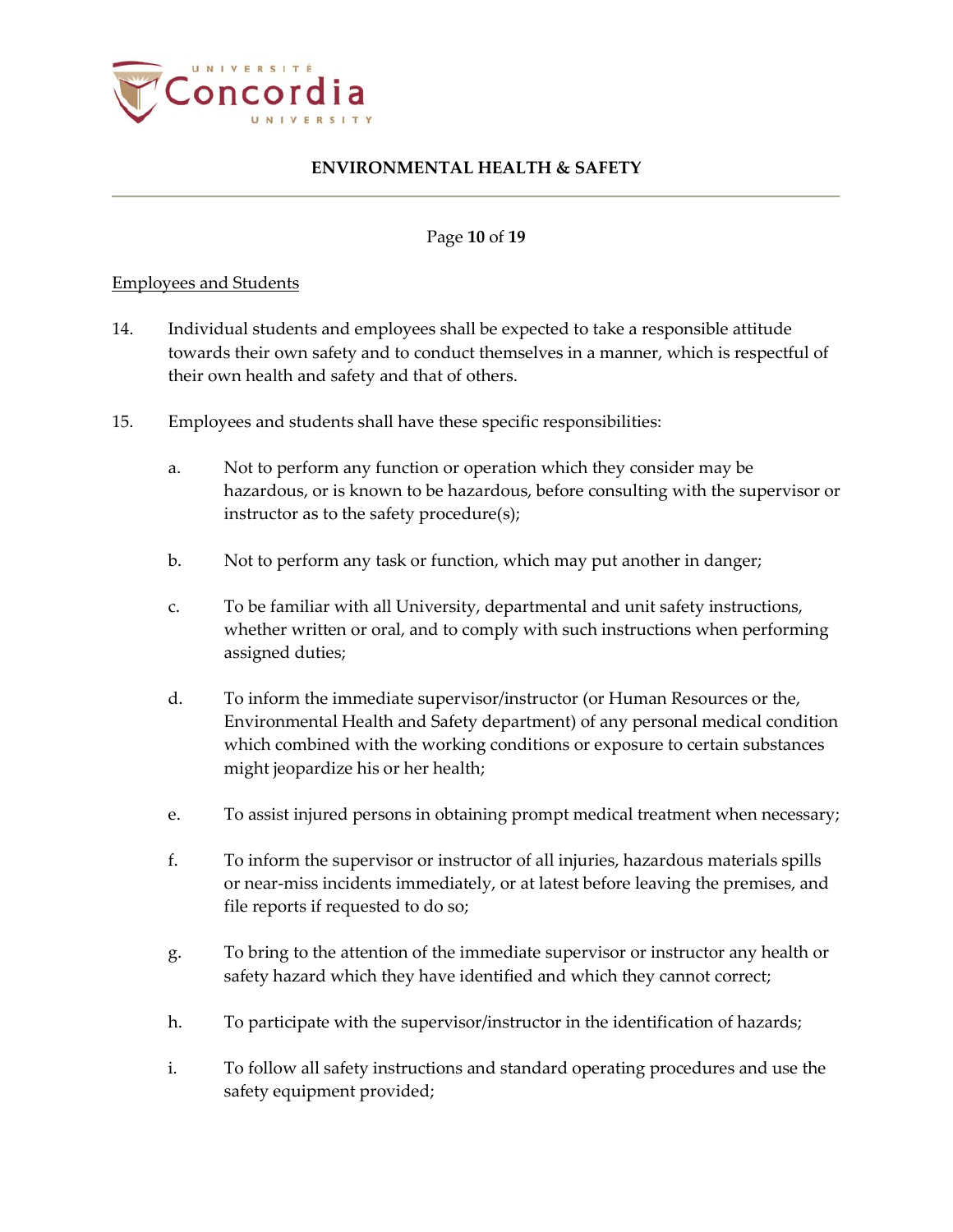

### Page **11** of **19**

- j. To use only tools, equipment and materials approved or provided by the supervisor or instructor;
- k. To submit to the supervisor/instructor any recommendations for improving the safety and efficiency of the working environment;
- l. To participate in any appropriate health and safety meetings or training programmes provided for employees or students;
- m. To be familiar with emergency procedures and cooperate fully with emergency personnel;
- n. To cooperate with the departmental health and safety committee and personnel charged with health and safety responsibilities;

### Academic Departments

16. Administrators, faculty and staff working in academic departments shall have the same responsibilities as those in non-academic units with the addition of their responsibility towards their students and for specialized teaching and research activities.

### Department Chairs and Research and Unit Directors

- 17. Department chairs and research directors shall be responsible for the implementation, support and monitoring of the health and safety programmes within their departments or research areas. These programmes shall comply with all relevant federal, provincial and municipal legislation, [Official University Policies](http://secretariat.concordia.ca/policies/) and generally accepted standards of practice. Where necessary, due to the nature of the activities, additional standards and practices may be adopted to address the specific risks.
- 18. A chair or research director may appoint an academic safety officer to assist them in carrying out the responsibilities assigned to them in this Policy. In such cases, except in situations where the designated safety officer is a manager or supervisor to whom some or all of these functions have been assigned directly through the line of supervision, the role shall be largely one of providing support and advice to the Chair.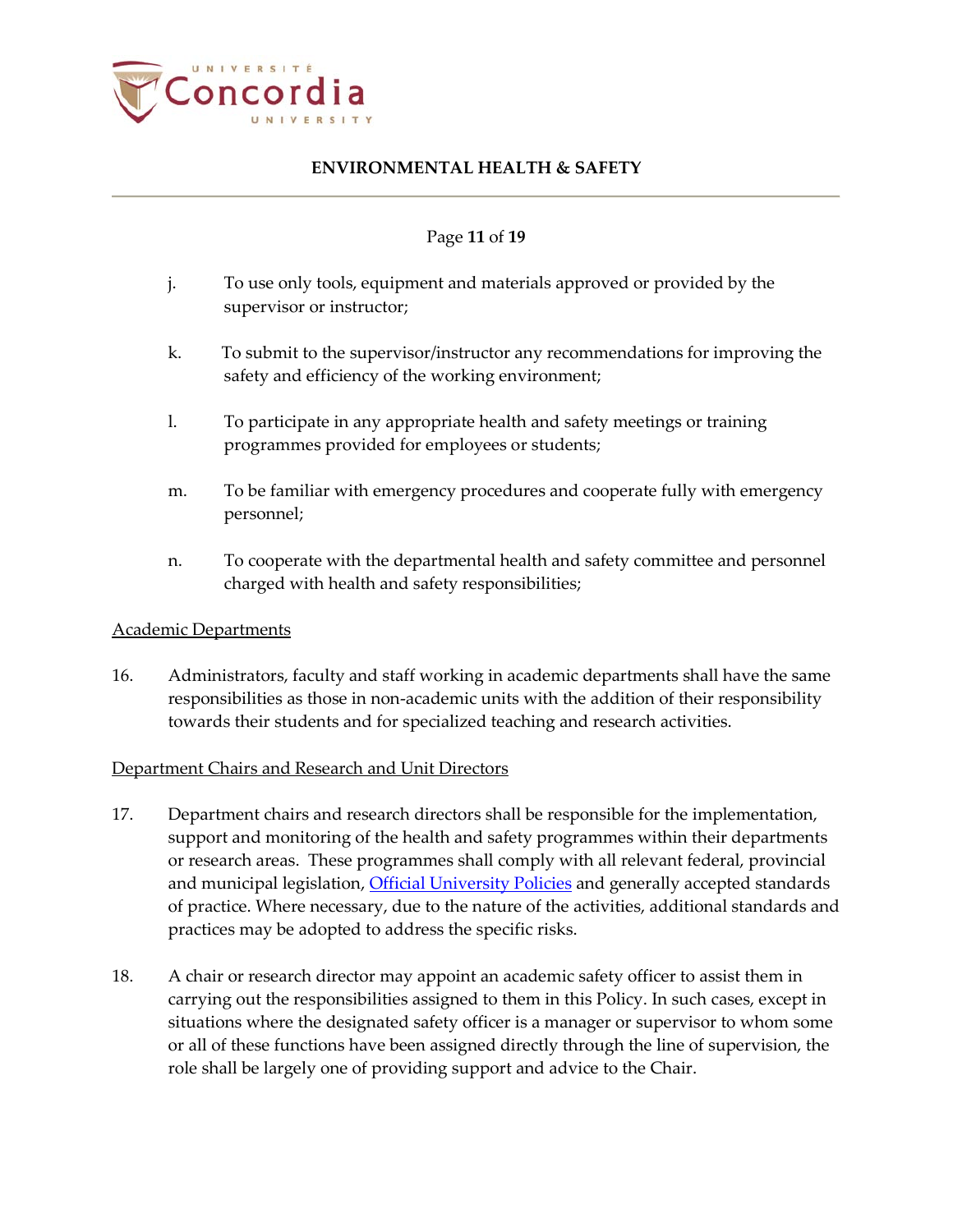

#### Page **12** of **19**

- 19. Under no circumstances does the appointment of safety officers absolve chairs or research directors of the responsibilities incumbent upon them as managers. Problems, which cannot be resolved at their level, must be referred up the line to the next level or to the appropriate service unit for attention.
- 20. Department Chairs and Research and Unit Directors shall have these specific responsibilities:
	- a. To oversee the application of environmental health and safety programmes in the facilities and departments or units under his or her jurisdiction by ensuring that supervisory employees, reporting to him or her, assume their responsibilities in the application of the programme at their respective levels;
	- b. To ensure that workplace inspections are performed on a regular basis and recommended corrections are addressed appropriately in a timely manner;
	- c. To identify those deficiencies or hazards, which require intervention from the EH&S Office, are brought to the attention of that department and those which require Faculty support are brought to the attention of the Dean;
	- d. To review research grant proposals and new programmes to ensure that the space, service and compliance requirements have been accurately identified, and can be adequately provided, for the intended activity and that the proposed use of hazardous materials or methods has been sent to the appropriate bodies for review and approval;
	- e. To ensure that the students granted permission to be in the department or facility after hours have been adequately informed about the hazards and have been trained in the appropriate safety and emergency procedures;
	- f. To maintain an up-to-date list of certified first-aiders, fire monitors and emergency responders in areas under his or her jurisdiction;
	- g. To ensure that a sufficient number of fully-supplied first-aid kit(s) are available in the department and that all employees are aware of its location and purpose;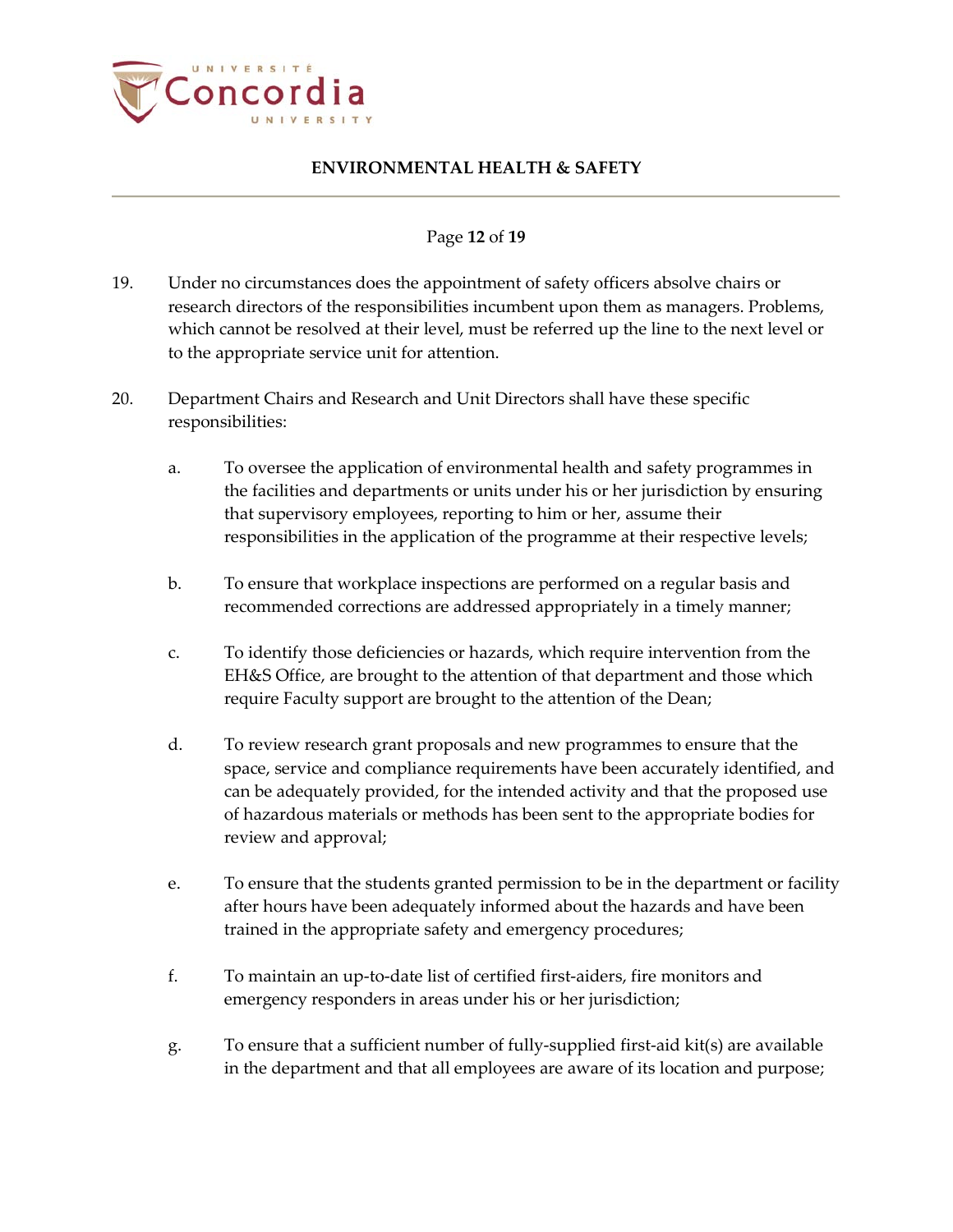

### Page **13** of **19**

- h. To ensure that employees and students know how to get prompt medical attention for anyone who may be injured or become ill;
- i. To comply with all required reporting procedures and carrying out of all incident investigations;
- j. To ensure that reports of incidents and injuries are reviewed and that appropriate measures are taken to prevent their recurrence;
- k. To participate in the development of information and training programmes on EH&S matters and encourage the participation of employees in the variety of training courses offered by the Environmental Health and Safety Office and Safety Committees;
- l. To encourage and support the activities of the Health & Safety Committee(s) within his or her area.

## Faculty Members, Researchers, Instructors, Technicians in Academic Departments and Teaching Assistants

- 21. In their capacity as supervisor of a class, laboratory or university sponsored activity; faculty members, researchers, instructors and teaching assistants shall be expected to take responsibility for the students and other staff under their supervision.
- 22. Faculty members, researchers, instructors, technicians in Academic Departments and Teaching Assistants shall have these specific responsibilities:
	- a. To ensure that students and employees are aware of the safety regulations that apply to them;
	- b. To provide sufficient information, training and supervision to ensure the proper use of material and equipment at all times;
	- c. To provide students and employees with full information on the hazards associated with materials, equipment and methods to be used;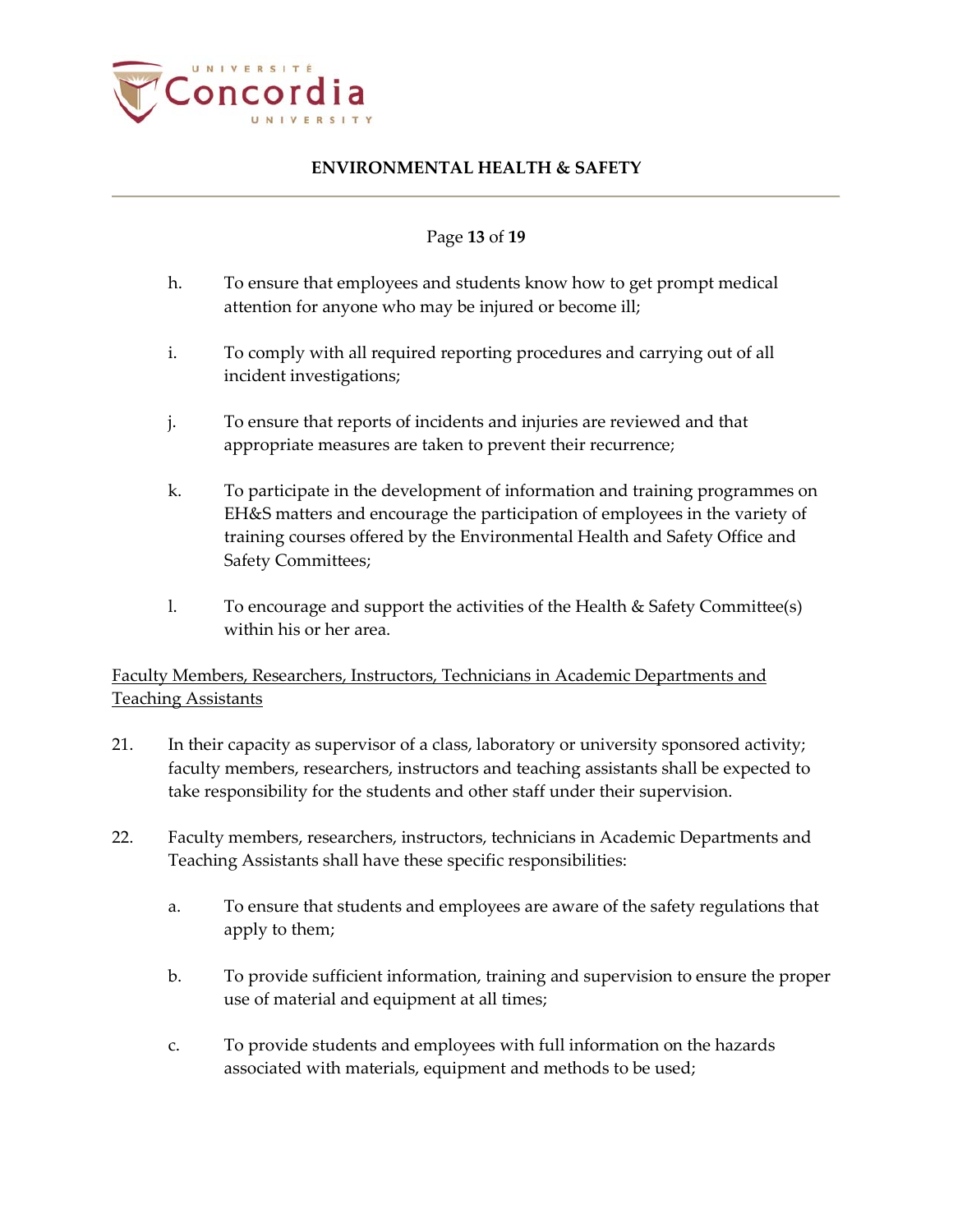

### Page **14** of **19**

- d. To ensure that the required safety equipment and personal protective devices are available, maintained and used;
- e. To review experiments, conditions and work practices for health and safety hazards on a regular basis;
- f. Prior to authorizing permission to be in the facility or work area after hours, to ensure that students are competent to be working unsupervised and that they have been adequately informed about the hazards, and trained in the appropriate safety and emergency procedures;
- g. To conduct workplace inspections as frequently as is necessary to identify problems and correct unsafe practices and conditions;
- h. To call to the attention of supervisors any problems identified and ask for corrective action and cooperate fully in working out ways to eliminate these problems;
- i. To ensure that prompt medical assistance is provided to employees, students or visitors who may become ill or injured;
- j. To report immediately to the supervisor and the Environmental Health and Safety Office all incidents or injuries;
- k. To participate in the investigation of incidents and injuries to determine their cause and prevent their recurrence;
- l. To be familiar with emergency procedures which apply to the work area, follow the instructions of emergency personnel, and in the case of an emergency evacuation, assist in the evacuation of their class;
- m. To participate in health and safety meetings and training sessions and, as appropriate, to require the participation of employees and students under his or her supervision;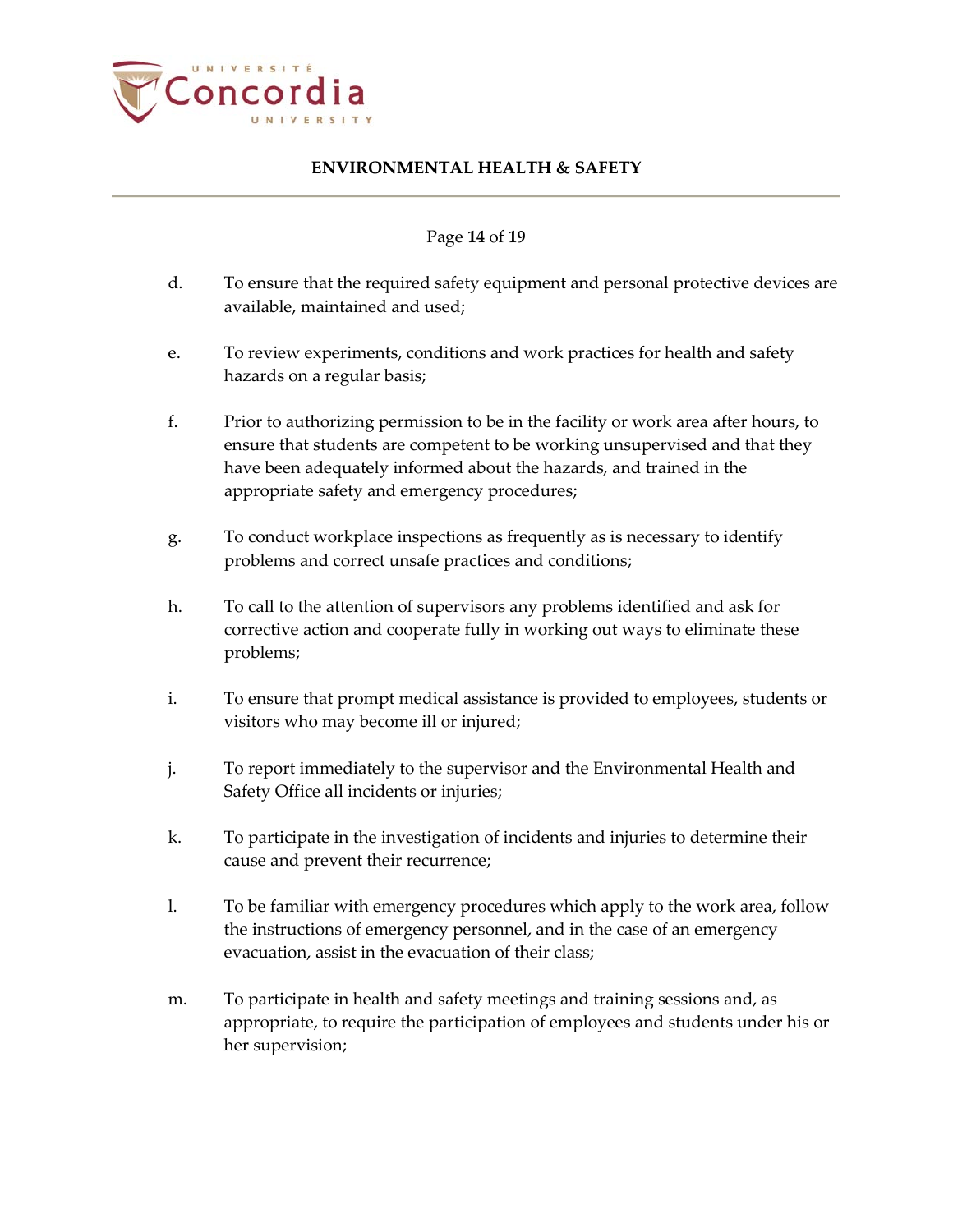

# Page **15** of **19**

- n. To encourage recommendations from employees and students for improving safety within the area and submit such recommendations to his or her supervisor or other appropriate parties;
- o. To cooperate with the Health and Safety Committee in his or her area.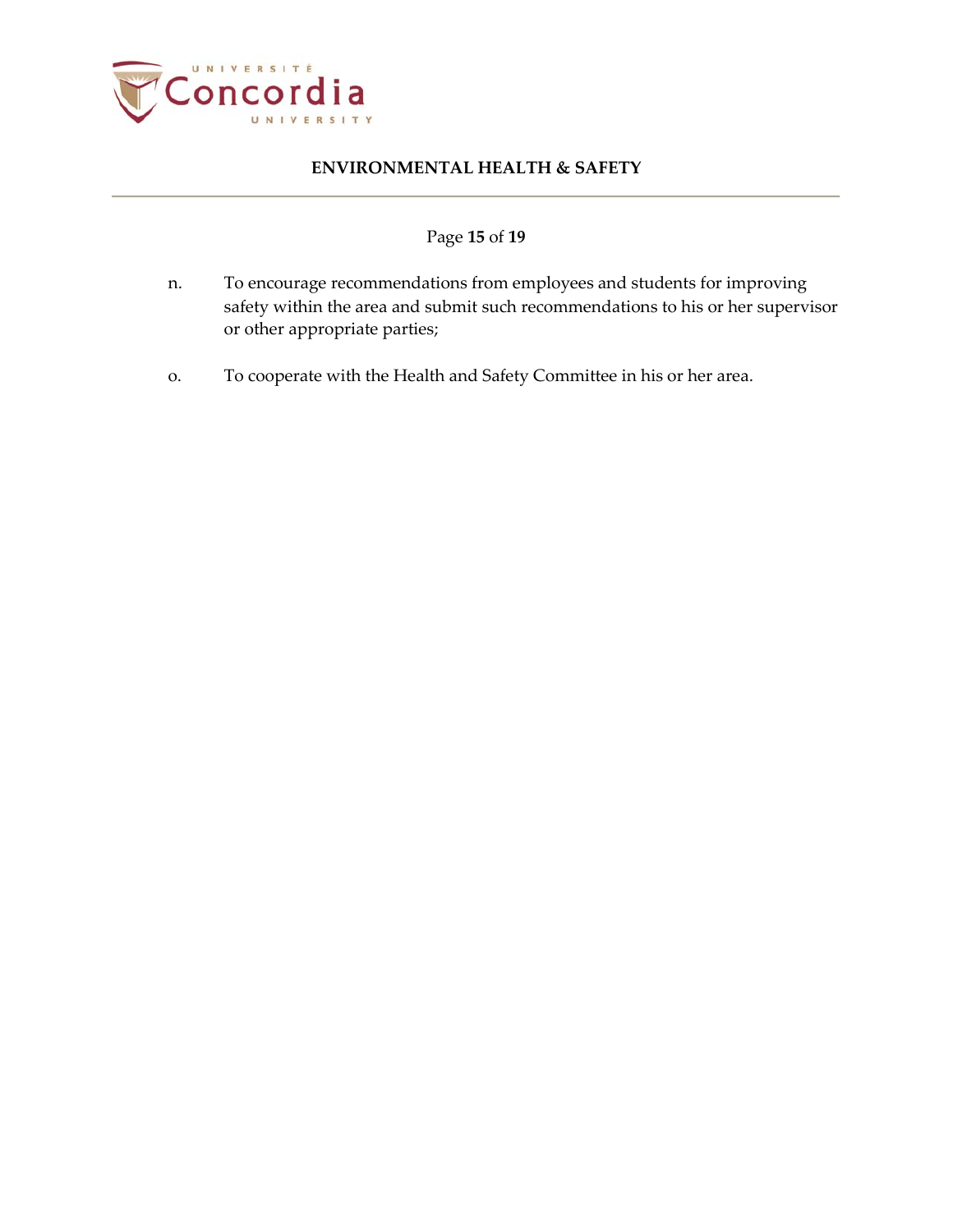

Page **16** of **19**

APPENDIX A

### Health and Safety Committees

### Central Advisory Health and Safety Committee

- 1. The CAH&S Committee is a parity committee, which operates within the spirit of Quebec's health and safety legislation and carries out most of the functions prescribed in the Act Respecting Occupational Health and Safety and the Act Respecting Industrial Accidents and Occupational Diseases. While not required to do so by legislation, and in recognition that they are major stakeholders, the Concordia Committee provides for representation from students, in addition to employees and management. Management representatives are appointed by the Vice-President, Services upon the advice of the Academic Deans and the Director of Environmental Health and Safety. Employee representatives are appointed by their unions or certified associations and act as safety representatives for their constituencies.
- 2. The CAH&S is concerned with a wide range of health and safety issues affecting the University community and will also examine concerns raised by any member of the Concordia Community which have not been adequately resolved at the department level or through the line management system.
- 3. Subcommittees and task forces are established to deal with specific issues as required. Examples of these are indoor air quality, ergonomics and workplace violence.
- 4. Recommendations are made to the Senior Administration through the Vice-President, Services.

### **Responsibilities**

5. Identifies the need for training and information programmes in matters of occupational health and safety and takes cognizance of other components of the Environmental Health and Safety Programme and makes recommendations to the administration;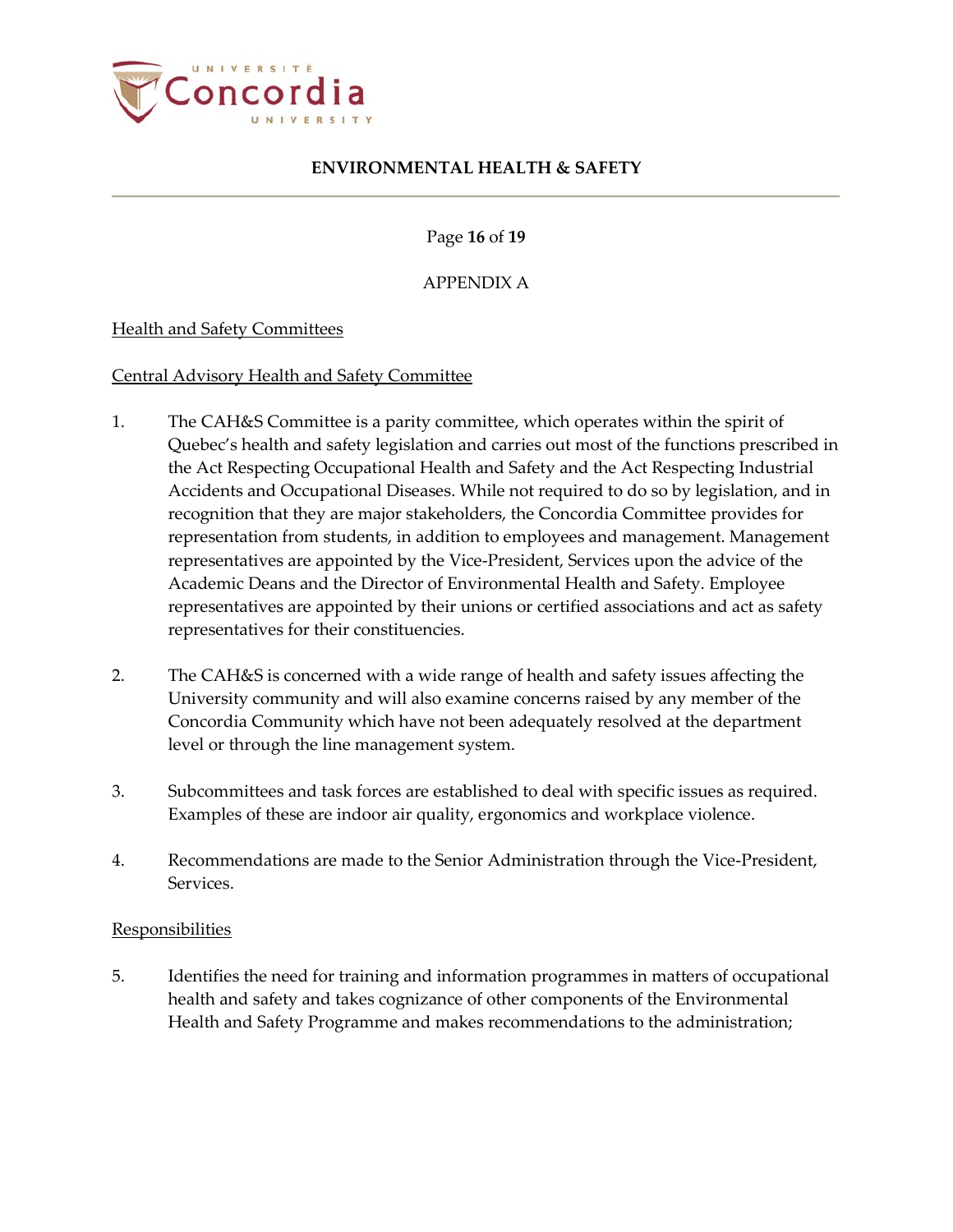

### Page **17** of **19**

- 6. Participates in the identification and assessment of the risks connected with certain workplaces, tasks and functions, and in the identification of contaminants and dangerous substances connected with those workplaces, jobs and functions;
- 7. Receives notices of injuries and inquires into incidents that have caused, or could have caused a work accident or an occupational disease, and submits the appropriate recommendations to the Vice-President, Services and the Commission de la santé et de la sécurité du travail (CSST);
- 8. Keeps registers of work injuries, occupational diseases and reports of incidents that could have caused them;
- 9. Receives suggestions and complaints from students and employees, the certified associations, and the administration, relating to occupational health and safety, and examines, records and answers these suggestions and complaints;
- 10. Receives and studies the statistical data produced by the EH&S Office, the community health department, and the CSST;
- 11. Receives and studies the reports of inspections made in the establishment;
- 12. Provides support to the Director, Environmental Health and Safety in carrying out his or her duties;
- 13. Recommends the establishment of faculty departmental or area sub-committees as appropriate and receives and reviews reports from them;
- 14. Under written agreement, carries out any other task which the administration, the employees or their certified association entrust to it;
- 15. Sends the required information to the CSST.

### Department and Faculty Committees

16. The establishment of local committees is required in faculties, academic or service departments where an identifiable risk is present, or when employees or students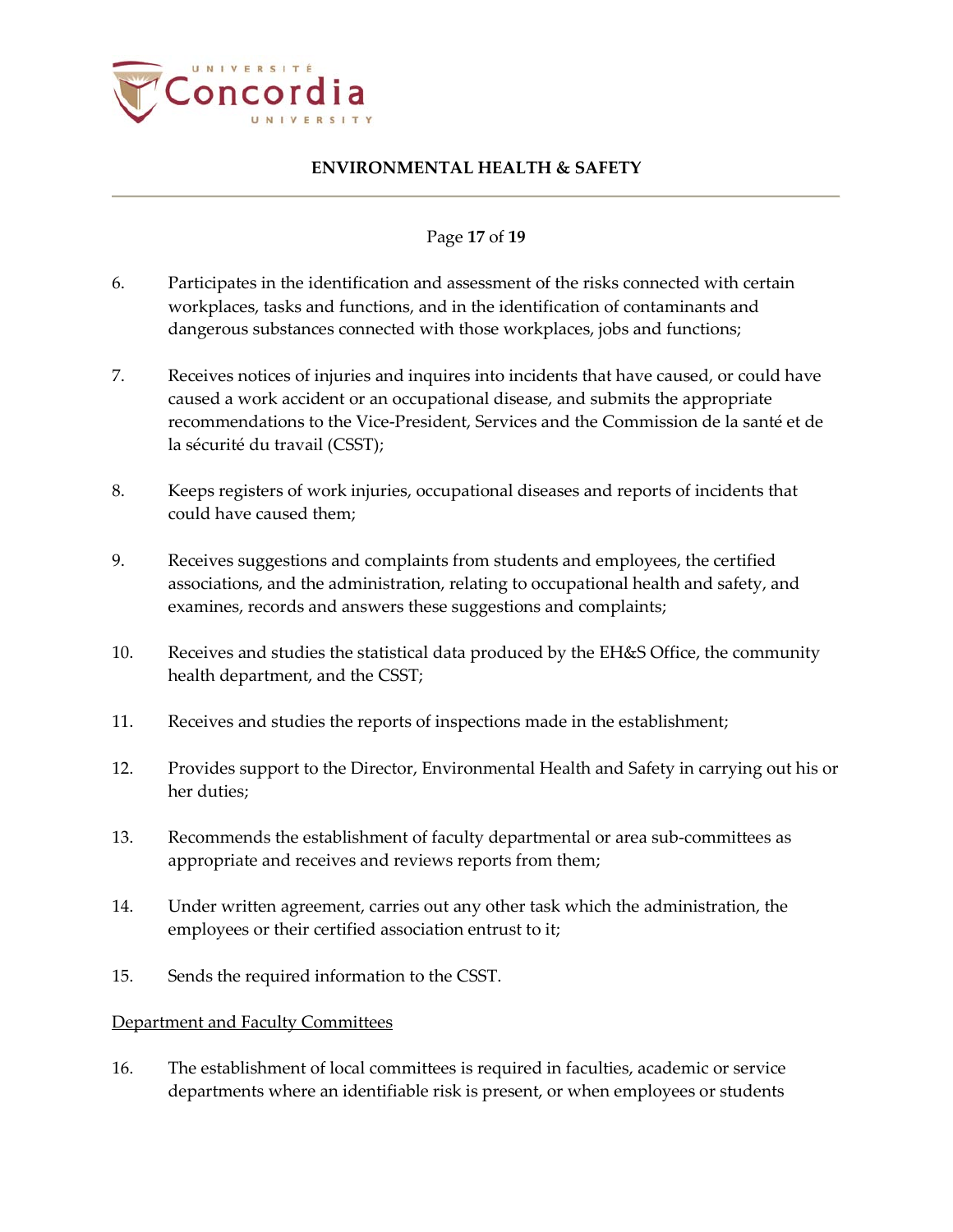

### Page **18** of **19**

request one. They may also be established at the request of the Director of Environmental Health and Safety or the Central Advisory Health and Safety Committee. They address issues relating to the function, activities and workplaces in which the unit is involved, providing employees and students a direct voice in decision making in health and safety issues specific to the unit in which they are established.

- 17. They also provide a forum where health and safety issues can be examined and resolved in a cooperative environment.
- 18. The committee makes recommendations to the Dean, Department Chair or Senior Administrator of the area for which it was created and provides an annual report to the CAH&S.

#### Responsibilities of Faculty and Departmental Health and Safety Committees

- 19. Assesses the risks connected with certain jobs and reports these to the departmental chair or unit administrator together with recommendations as to their management;
- 20. Receives and reviews reports of injuries, incidents and occupational diseases;
- 21. Participates in investigations, where appropriate, and makes recommendations;
- 22. Receives, reviews and responds to suggestions and complaints from students, employees and the certified associations relating to occupational health and safety matters;
- 23. Receives and studies the reports of inspections made in the department and makes recommendations;
- 24. Carries out regular inspections and makes recommendations for corrective actions;
- 25. Identifies the need for, and approves training and information programmes, established within the department or designated area;
- 26. Makes recommendations regarding specific protective devices and equipment which are best adapted to the needs of the workers within the unit;